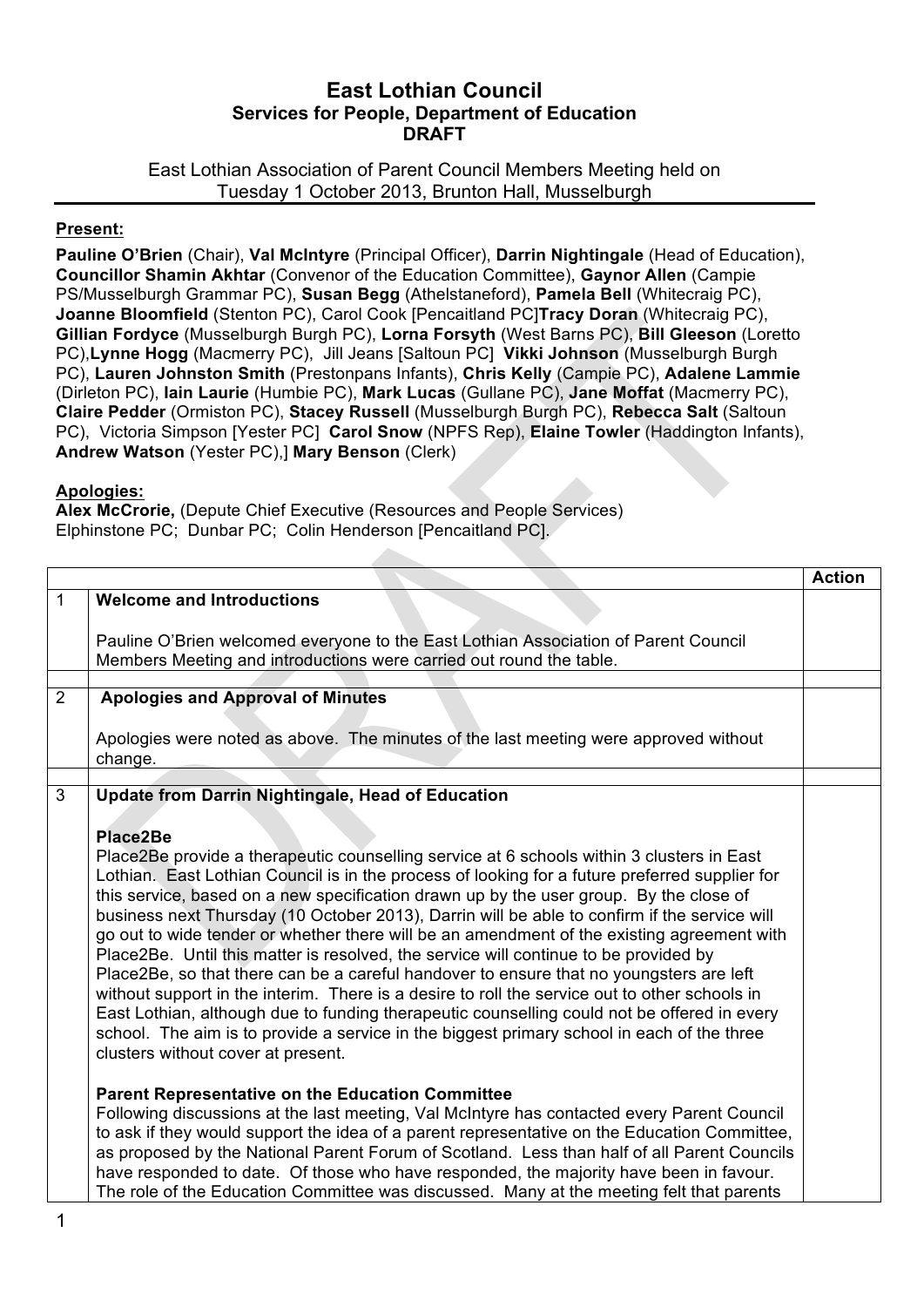| could have more of an input if they were involved in the Strategy Group, which makes the<br>decisions, rather than the Education Committee, which essentially rubber-stamps them.<br>Parents felt that they were not clear what their role would be on the Education Committee<br>and what a prospective parent member of the Committee would be signing up for.<br>It was agreed that a working group would be set up to discuss the matter further with Darrin.<br>Gaynor Allen, Susan Begg, Chris Kelly, Mark Lucas, Carol Snow and Elaine Towler<br>volunteered for this.<br>Parents also felt that it would be useful for someone to observe the Education Committee<br>and feed back to ELAPCM. The next meeting is Tuesday 26 November, 2-4pm in the<br>Council Chamber in Haddington Town House. No one at the meeting was available to<br>attend, but Val McIntyre will circulate the date by email to all, to see if there are any other<br>parent reps available. | DN, GA<br>SB, CK<br>ML, CS<br>ЕT |
|------------------------------------------------------------------------------------------------------------------------------------------------------------------------------------------------------------------------------------------------------------------------------------------------------------------------------------------------------------------------------------------------------------------------------------------------------------------------------------------------------------------------------------------------------------------------------------------------------------------------------------------------------------------------------------------------------------------------------------------------------------------------------------------------------------------------------------------------------------------------------------------------------------------------------------------------------------------------------|----------------------------------|
| <b>Head Teacher Recruitment</b><br>There are now only three outstanding Head Teacher appointments to be made, two of which<br>are at short-leet stage and one at long-leet. Darrin praised his team who had worked hard<br>to clear the list of Head Teacher appointments. He also thanked parents who had been<br>involved during the interview process.<br>The Education Authority will be looking at modernising the Head Teacher recruitment<br>process and Darrin will be looking for parent volunteers to discuss this. Parents who wish to<br>be involved must have undertaken the Recruitment & Selection training course.                                                                                                                                                                                                                                                                                                                                           | VM                               |
| <b>Council Restructure</b><br>East Lothian Council's Voluntary Early Release Scheme (VERS) will not have a big impact<br>on schools. Teachers were exempt from the scheme and very few support staff posts are<br>affected, although 4 posts will be lost in the Education Dept at John Muir House.                                                                                                                                                                                                                                                                                                                                                                                                                                                                                                                                                                                                                                                                          |                                  |
| <b>Early Years</b><br>3 and 4 year olds in Scotland are currently entitled to 475 hours a year of pre-school<br>education. Under a Scottish Government initiative, this will increase to 600 hours in 2014,<br>for all three and four year olds and some vulnerable 2 year olds. This will take the form of<br>nursery education and/or childcare. Darrin wants to consult parents as to how to provide the<br>extra 125 hours. An on-line consultation has resulted in 15 replies, although it was reported<br>that there had been some technical difficulties in submitting responses online. Darrin will<br>investigate this. It is intended to publicise this consultation further to get more feedback<br>from nursery parents.                                                                                                                                                                                                                                         |                                  |
| A parent rep is sought for a new working group to consider this in further detail. This will<br>involve attending a monthly meeting during the day, with a 12 month commitment. Val<br>McIntyre will advertise for a parent volunteer by email via the Parent Councils.                                                                                                                                                                                                                                                                                                                                                                                                                                                                                                                                                                                                                                                                                                      | DN                               |
| Teaching Scotland's Future - will be discussed at the next meeting.                                                                                                                                                                                                                                                                                                                                                                                                                                                                                                                                                                                                                                                                                                                                                                                                                                                                                                          |                                  |
| <b>Catchment Areas</b><br>Catchment Areas have been raised by some schools and this has been discussed within the<br>Education Authority and with Elected Members. There will be no change to existing<br>catchment areas and Alex McCrorie will be sending a response to those concerned<br>explaining the details.                                                                                                                                                                                                                                                                                                                                                                                                                                                                                                                                                                                                                                                         | VM<br>VM                         |
| <b>Primary Management Review</b><br>Proposals will be shared with unions and staff at the end of October.                                                                                                                                                                                                                                                                                                                                                                                                                                                                                                                                                                                                                                                                                                                                                                                                                                                                    |                                  |
| <b>School Holiday Consultations</b><br>A parent asked if there was any scope for school holidays to be unified across the Lothians,<br>so that Edinburgh, Midlothian and East Lothian could have the same term and holiday dates.<br>Darrin said he was happy to discuss this with the other local authorities, but noted that it<br>would be impossible to please everyone. Parents are given the right to comment on                                                                                                                                                                                                                                                                                                                                                                                                                                                                                                                                                       |                                  |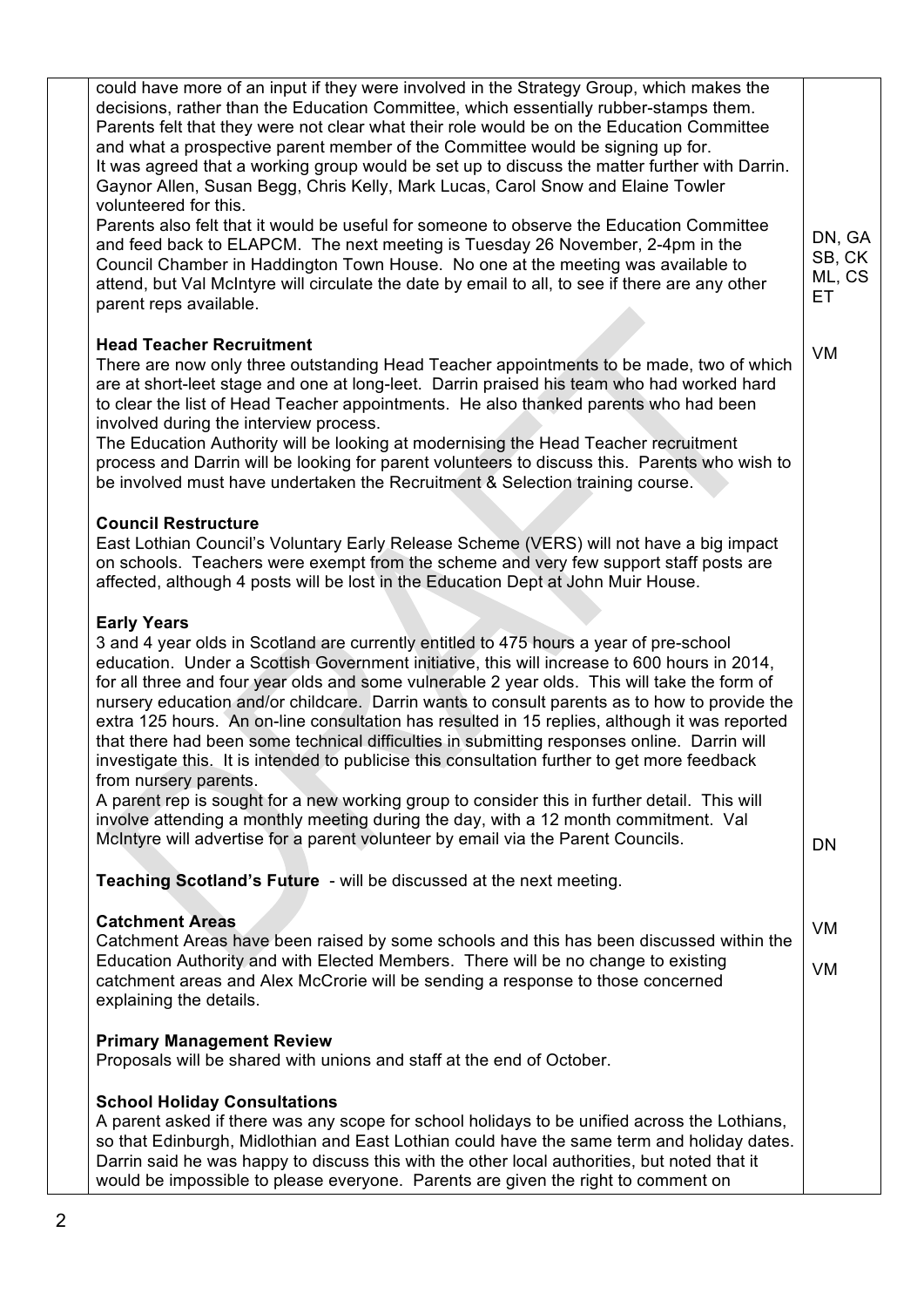|                | proposed dates, along with Council staff, unions and teachers, and the recent<br>recommendation to Committee for 2014/15 dates went with the sizeable majority, which was<br>to align with Midlothian. These dates have now been confirmed.<br>Darrin said that Edinburgh publish their dates three years in advance and noted this can be<br>useful for parents. He will discuss the matter with Richard Parker.                                                                                                                                                                                                                                                                                                                                                                                                                                                                                                                                                                              |                        |
|----------------|------------------------------------------------------------------------------------------------------------------------------------------------------------------------------------------------------------------------------------------------------------------------------------------------------------------------------------------------------------------------------------------------------------------------------------------------------------------------------------------------------------------------------------------------------------------------------------------------------------------------------------------------------------------------------------------------------------------------------------------------------------------------------------------------------------------------------------------------------------------------------------------------------------------------------------------------------------------------------------------------|------------------------|
|                | Darrin was thanked for his presentation and left the meeting.                                                                                                                                                                                                                                                                                                                                                                                                                                                                                                                                                                                                                                                                                                                                                                                                                                                                                                                                  |                        |
|                |                                                                                                                                                                                                                                                                                                                                                                                                                                                                                                                                                                                                                                                                                                                                                                                                                                                                                                                                                                                                | <b>DN</b>              |
|                |                                                                                                                                                                                                                                                                                                                                                                                                                                                                                                                                                                                                                                                                                                                                                                                                                                                                                                                                                                                                |                        |
| $\overline{4}$ | <b>Matters Arising - Pauline O'Brien</b><br><b>Format of Meetings</b>                                                                                                                                                                                                                                                                                                                                                                                                                                                                                                                                                                                                                                                                                                                                                                                                                                                                                                                          |                        |
|                | A less formal opportunity for Parent Council Members to share and discuss matters was<br>discussed. Parents felt that informal discussions are useful, although the formal discussions<br>were also important. It was agreed that the January meeting of ELAPCM would be half a<br>formal, minuted meeting with the second half as an informal chat session.<br>The sharing of good practice was discussed. It was agreed that last year's good practice<br>questionnaire to Parent Councils was useful and should be sent out annually. Val will email<br>the questionnaire to all Parent Councils and the results will discussed at the next meeting in<br>November.<br>The benefits of using online social media to chat with other Parent Councils were debated,<br>but it was agreed on balance that this would not be taken forward at this time.<br><b>Head Teacher Attendance</b><br>A parent had asked if Head Teachers should be invited to attend ELAPCM, perhaps on a              | <b>VM</b>              |
|                | cluster basis. Parents felt this would not be of use, unless it was for a specific purpose,<br>such as sharing good practice with regards to parental or community involvement. Val will<br>send out a general email to all Parent Councils and Head Teachers about this, so that<br>ELAPCM can invite suitable speakers to attend a future meeting.<br>Roles of Parent Representatives on Strategic Groups / Working Groups<br>There was a discussion about ELAPCM and the roles of parent reps on strategic groups<br>and/or working groups. It was agreed that things need to be formalised and an informal<br>protocol (rather than a formal constitution) for ELAPCM will be drawn up following<br>discussions with a sub-group. Gaynor Allen, Joanne Bloomfield, Adalene Lammie and Carol<br>Snow agreed to form this sub-group with Val recording discussions and feeding back to<br>ELAPCM.<br>Parents on strategic/working groups should feedback to ELAPCM. If parents are unable to | VM<br>GA, JB<br>AL, CS |
|                | attend the ELAPCM meeting, they could produce a short written update, which could be<br>attached to the agenda for background reading prior to the meeting.                                                                                                                                                                                                                                                                                                                                                                                                                                                                                                                                                                                                                                                                                                                                                                                                                                    | VM                     |
|                |                                                                                                                                                                                                                                                                                                                                                                                                                                                                                                                                                                                                                                                                                                                                                                                                                                                                                                                                                                                                |                        |
| 5              | <b>National Parent Forum of Scotland (NPFS) - Carol Snow</b><br>Carol Snow advertised the National Parent Forum of Scotland's annual conference on 5<br>October in Bishopbriggs. The event is free and the theme this year is Health & Wellbeing.<br>The location of the conference was discussed and Carol agreed to raise the question as to<br>whether the event could be run in Edinburgh one year to encourage parents from the east of<br>Scotland to attend.                                                                                                                                                                                                                                                                                                                                                                                                                                                                                                                            | <b>CS</b>              |
|                | After the last ELAPCM meeting, Carol had asked the NPFS if draft minutes could be made<br>available to parents, rather than waiting several months for them to be approved at the next<br>meeting before circulating them. She has been told that NPFS's policy is not to circulate                                                                                                                                                                                                                                                                                                                                                                                                                                                                                                                                                                                                                                                                                                            |                        |